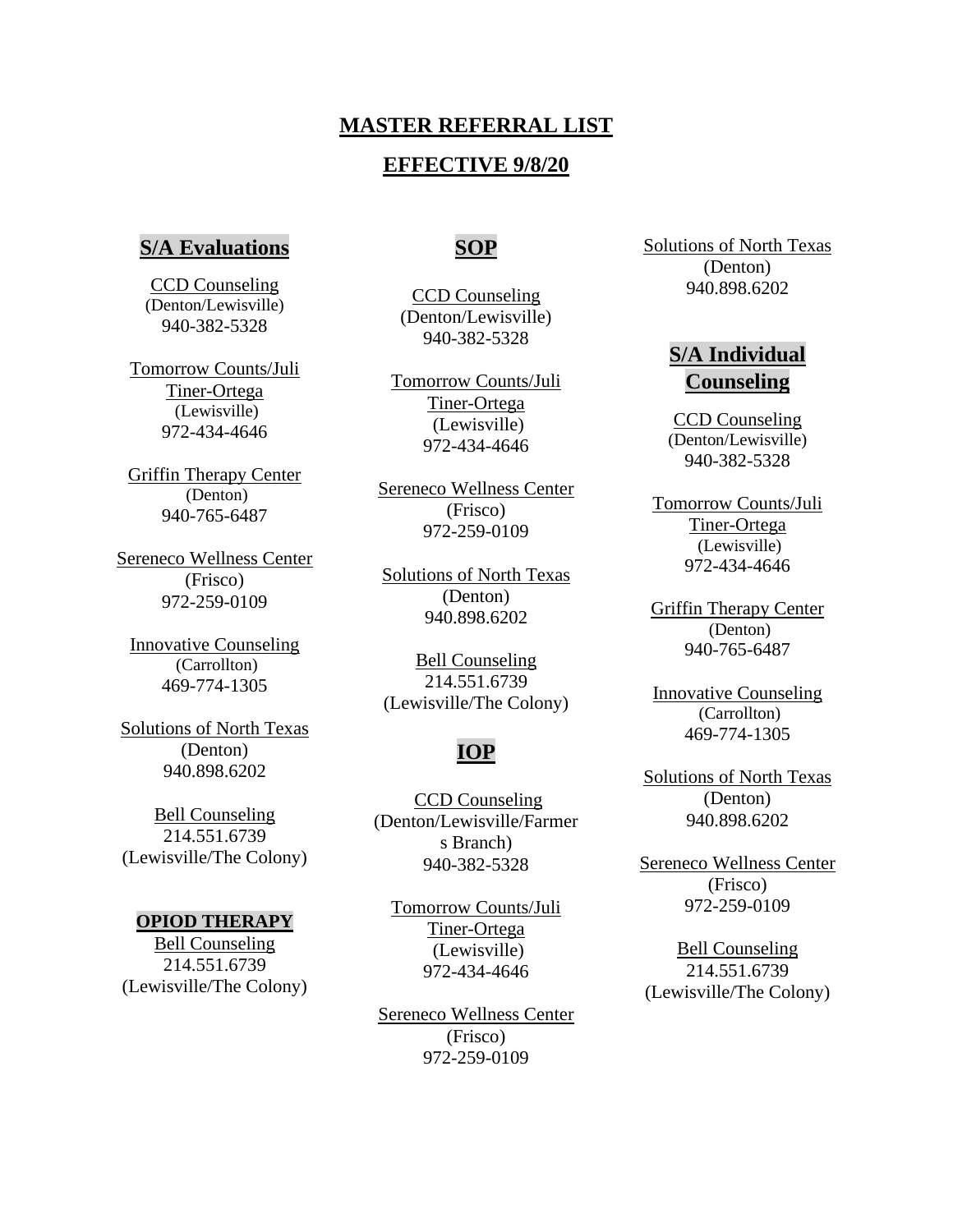### **ANGER MANAGEMENT**

Innovative Counseling/Yvette Wurm 6-Individuals 469.774.1305 (Carrollton)

Maze of Life-English & Spanish (Frisco, Plano, Dallas, Irving, Denton, Carrollton, & Fort Worth 469-848-8660 **Self-Pay**

Bell Counseling 4 Hour Class Or Extended 12-Individuals 214.551.6739 (Lewisville/The Colony)

> CCD Counseling (Denton/Lewisville) 940-382-5328

Griffin Therapy Center 940.765.6487 (Denton)

Terrell Counseling 940.387.3450 (Denton)

Frank Giardina 214.621.4677- (Frisco)

Griffin TherapyCenter (Denton) 940-765-6487 **(Self-Pay, call for pricing)**

#### **ACCOUNTABLITY GROUP**

McCreary Counseling 940-343-7941 (Lewisville)

#### **BATTERER'S INTERVENTION PROGRAM**

Friends of the Family 940.387.5131 (Corinth/Lewisville) **Register Online at address below [https://www.dcfof.org/batt](https://www.dcfof.org/batteringintervention) [eringintervention](https://www.dcfof.org/batteringintervention)**

Hope's Door-**SELF PAY** 972.422.2911 (Plano)

Maze of Life-English & Spanish (Frisco, Plano, Dallas, Irving, Denton, Carrollton, & Fort Worth 469-848-8660 **Self-Pay**

> The Polo Group Dallas 972-906-9112

### **DOMESTIC VIOLENCE IMPACT PANEL**

\_\_\_\_\_\_\_\_\_\_\_\_\_\_\_\_\_\_\_\_\_

at 6:15 pm Denton County CSCD Adult Probation 650 S Mayhill Rd, Denton, TX

#### **LIFE SKILLS**

#### **ACCOUNTABILITY GROUP**

McCreary Counseling 940-343-7941 (Lewisville) Tomorrow Counts/Juli Tiner-Ortega (Lewisville) 972-434-4646

Maze of Life-English & Spanish (Frisco, Plano, Dallas, Irving, Denton, Carrollton, & Fort Worth 469-848-8660 **Self-Pay**

Bell Counseling Cognitive Thinking and Life Skills 4 Hour Class 214.551.6739 (Lewisville/The Colony)

Innovative Counseling/Yvette Wurm 6-Individuals 469.774.1305 (Carrollton)

Terrell Counseling 940.387.3450 (Denton)

Griffin Therapy Center (Denton) 940-765-6487 **(Self-Pay, call for pricing)**

Frank Giardina 214.621.4677 (Frisco)

#### **ANTI THEFT AND THEFT DIVERSION**

Maze of Life-English & Spanish (Frisco, Plano, Dallas, Irving, Denton, Carrollton, & Fort Worth 469-848-8660 **Self-Pay**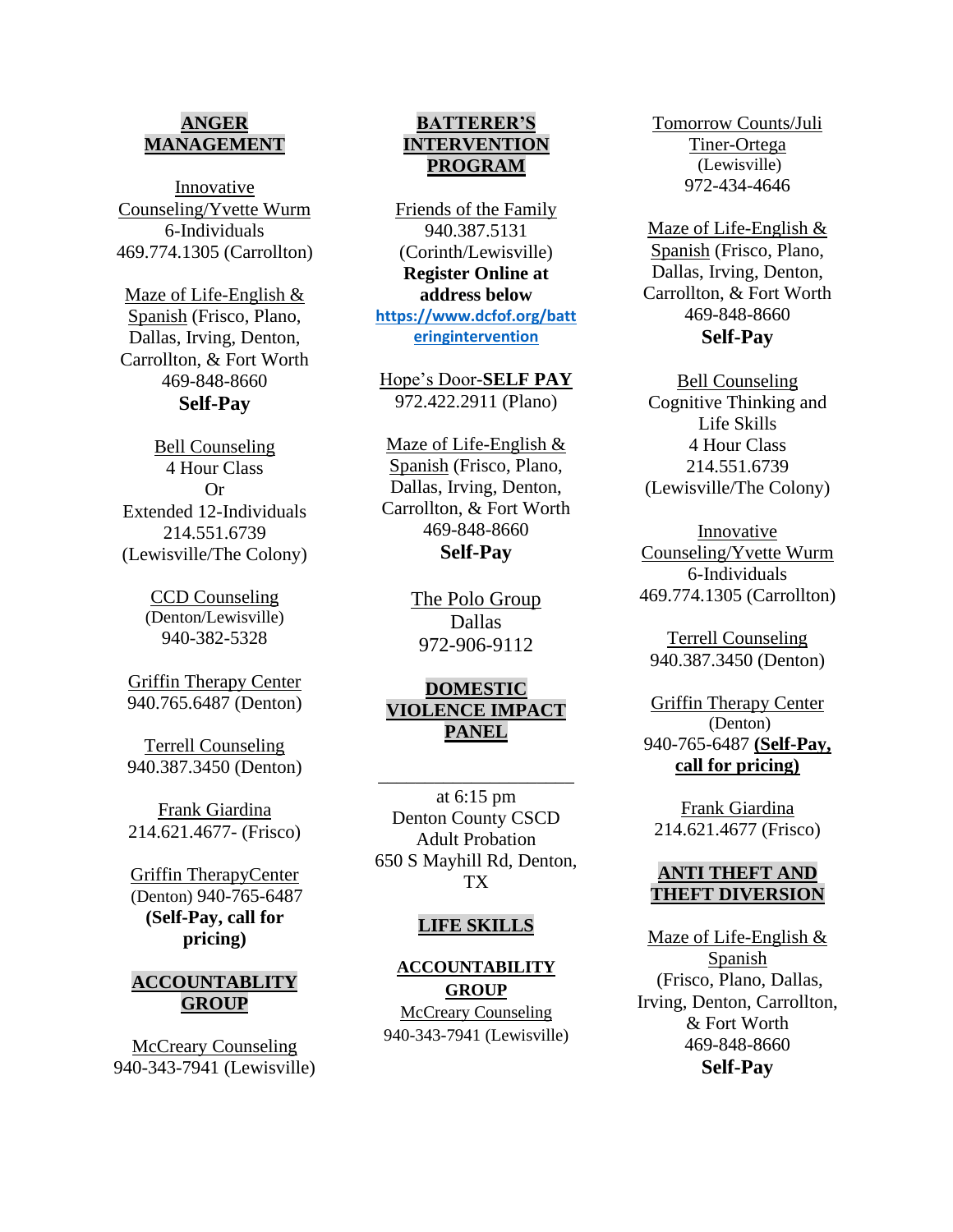Frank Giardina 214.621.4677 (Frisco)

Bell Counseling 4 Hour Class 214.551.6739 (Lewisville/The Colony)

CCD Counseling (Denton/Lewisville/Farmers Branch) 940-382-5328

Terrell Counseling 940.387.3450 (Denton)

Genesis Counseling 214.350.2223 (Anti Theft, Dallas)

#### **PARENTING EDUCATION**

Innovative Counseling/Yvette Wurm 6-Individuals 469.774.1305 (Carrollton)

Maze of Life-English & Spanish (Frisco, Plano, Dallas, Irving, Denton, Carrollton, & Fort Worth 469-848-8660 **Self-Pay**

Griffin Therapy Center (Denton) 940-765-6487 **(Self-Pay, call for pricing)**

Bell Counseling 214.551.6739 (Lewisville/The Colony)

Friends of the Family 940.387.5131 (Corinth)

Frank Giardina 214.621.4677 (Frisco)

## **INDIVIDUAL NON-SUSTANCE ABUSE TREATMENT COUNSELING**

McCreary Counseling 940-343-7941 (Lewisville)

Tomorrow Counts/Juli Tiner 972.434.4646 (Lewisville)

Innovative Counseling/Yvette Wurm 6-Individuals 469.774.1305 (Carrollton) CCD Counseling (Denton/Lewisville) 940-382-5328

Griffin Therapy Center 940.765.6487 (Denton)

Terrell Counseling 940.387.3450 (Denton)

Sereneco Wellness Center (Frisco) 972-259-0109

Bell Counseling 214.551.6739 (Lewisville/The Colony)

### **PSYCHOLOGICAL EVALUATIONS**

Innovative Counseling/Yvette Wurm: 469.774.1305 (Carrollton)

Terrell Counseling 940.387.3450 (Denton) Sereneco Wellness Center (Frisco) 972-259-0109

Griffin Therapy Center 940.765.6487 (Denton)

Paul Shearer 214-728-0871 (Carrollton)

#### **MORAL RECONATION THERAPY (MRT)**

Bell Counseling 1 Individual Intake and 15 2-Hour Groups 214.551.6739 (Lewisville/The Colony)

### **THINKING FOR A CHANGE**

Maze of Life-English & Spanish (Frisco, Plano, Dallas, Irving, Denton, Carrollton, & Fort Worth 469-848-8660 **Self-Pay**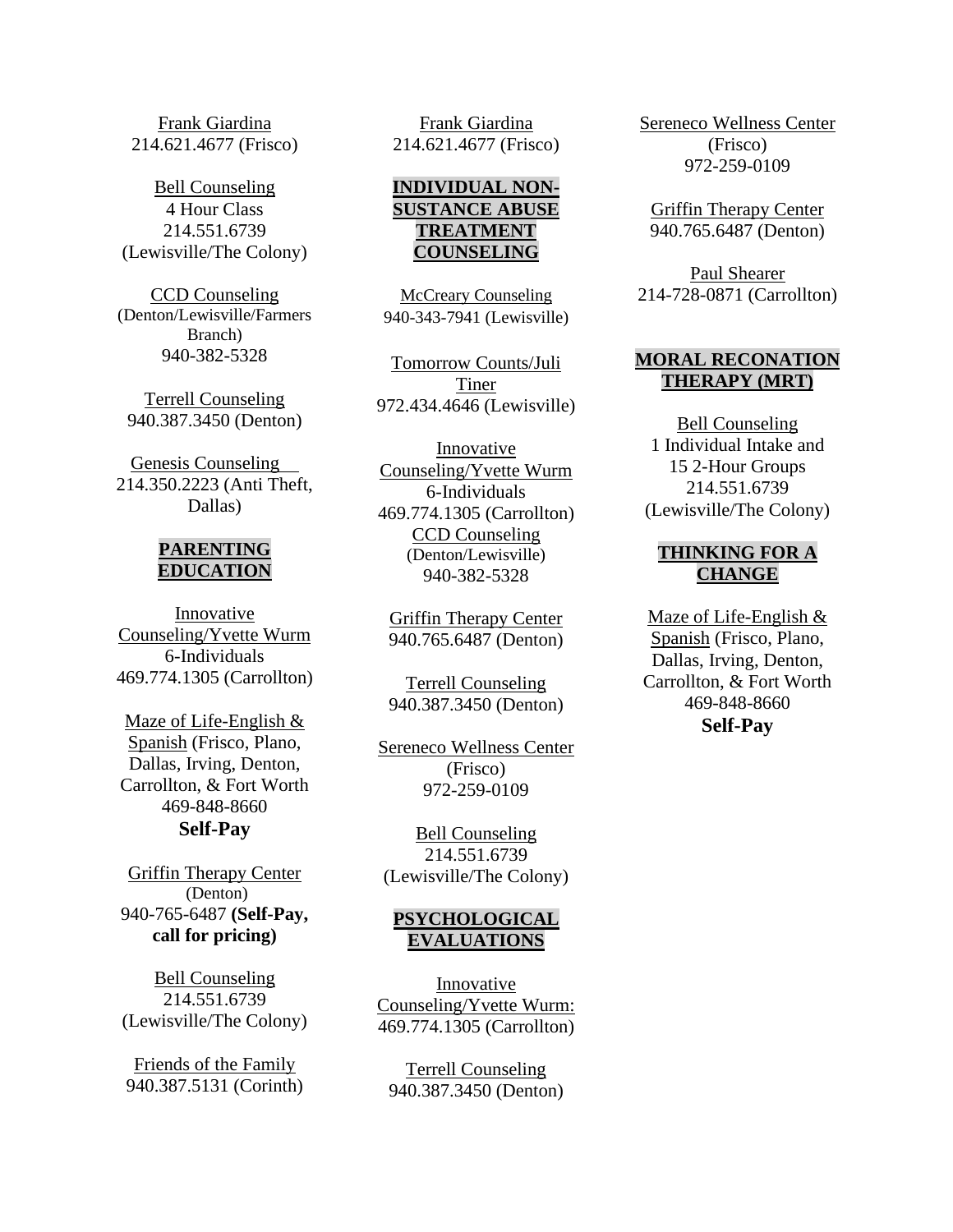# **DWI IMPACT PANEL PRIOR TO CLASS REGISTER AND PAY ONLINE @ WWW.MADD.ORG**

# **DWI SAFETY EDUCATION (All Self-Pay)**

Tomorrow Counts Juli Tiner-Ortega (Lewisville) 972-434-4646

Bell Counseling (Lewisville/The Colony) 214-551-6739

> Crossroads (Denton) 888-542-0919

Dallas Symposium (Denton/Lewisville/The Colony/Grapevine/Frisco/ Plano/Dallas) 972-732-1917 Genesis Counseling (Dallas) 214-350-2223

Recovery Healthcare Corp. 214-350-1711 or 972-445-6300 (Dallas)

## **DWI REPEAT OFFENDERS PROGRAM (All Self-Pay)**

Tomorrow Counts Juli Tiner-Ortega (Lewisville) 972-434-4646

> Crossroads (Denton) 888-542-0919

Genesis Counseling (Dallas) 214-350-2223

Recovery Healthcare Corp. 214-350-1711 or 972-445-6300 (Dallas)

Dallas Symposium (Denton/Lewisville/The Colony/Grapevine/Frisco/ Plano/Dallas) 972-732-1917

Target Education @ Greater Dallas Council on Alcohol/Drug Abuse 214-522-8600 x209 (Dallas)

**EIGHT-HOUR DRUG AND ALCOHOL EDUATION PROGRAM INTERVENTION (Self-Pay \$45)** Solutions of North Texas (Denton) 940.898.6202

# **VEHICLE INTERLOCK DEVICES**

Smart Start, Inc. **Only Approved Interlock Provider** 800-880-3394

# **ELECTRONIC MONITORING**

Recovery Healthcare (SCRAM, SOBERLINK) 214-819-1400 or 940-783-4404 (Denton & Dallas)

> Smart Start, Inc. (In-Home Device) 800-880-3394

ALCOLOCK Texas **(In-Home/Portable Device Only)** 888-401-5024 LifeSafer Interlock 866-503-4500 **(In-Home/Portable Device Only)**

**Dragersafety** 800-332-6858 **(In-Home/Portable Device Only)**